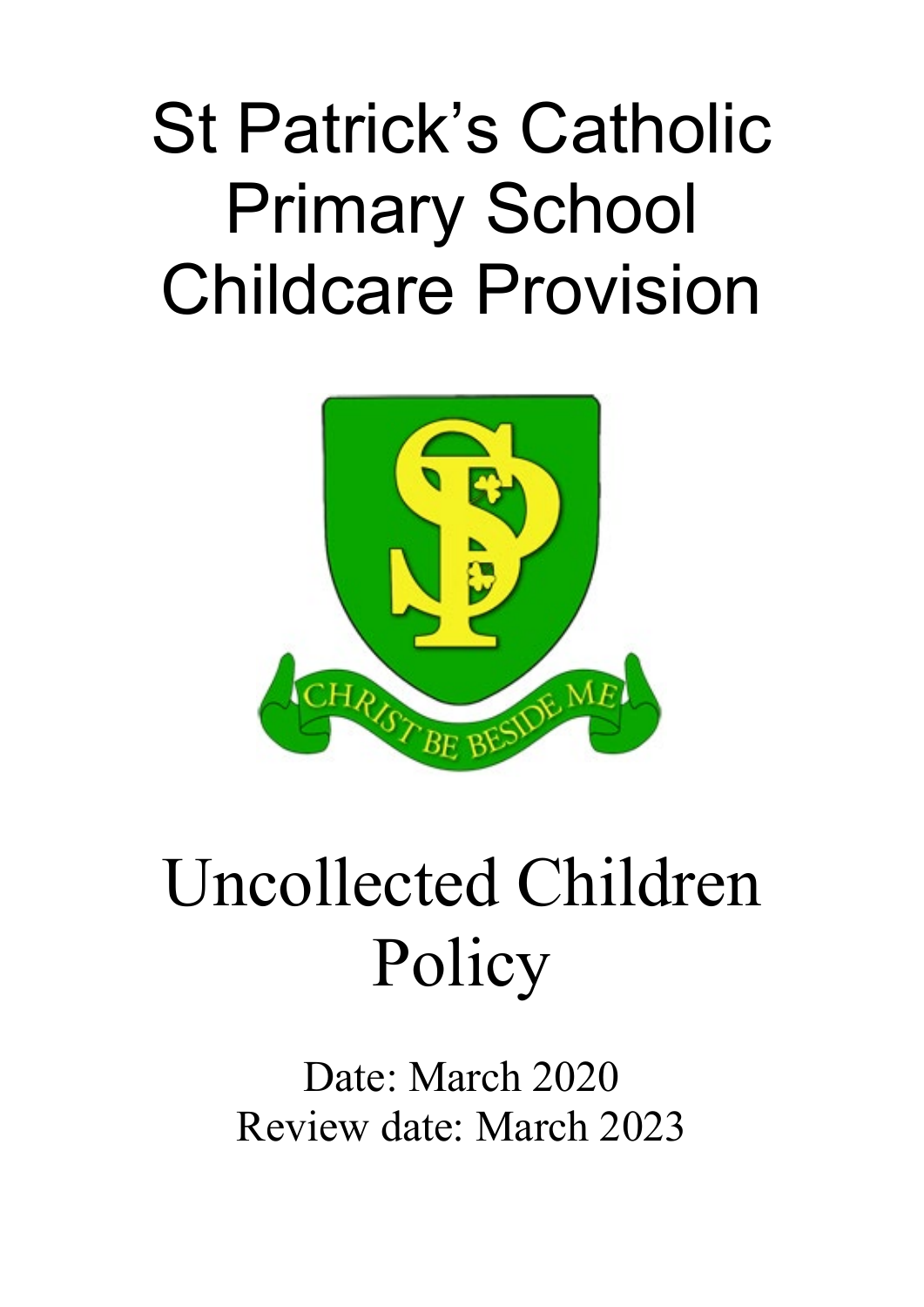### **Childcare Provision Club**

### **Uncollected Children Policy**

St Patrick's Childcare Provision Club endeavours to ensure that all children are collected by a parent or carer at the end of each session. If a child is not collected, and the parent or carer has *not* notified us that they will be delayed, we will follow the procedure set out below:

#### **Up to 15 minutes late**

- When the parent or carer arrives they will be reminded that they must call the Club to notify us if they are delayed.
- The parent or carer will be informed that penalty fees will have to be charged (unless the delay was genuinely unavoidable).

#### **Over 15 minutes late**

- If a parent or carer is more than 15 minutes late in collecting their child, the manager will try to contact them using the contact details on file.
- If there is no response from the parent or carer, messages will be left requesting that they contact the Club immediately. The manager will then try to contact the emergency contacts listed on the child's registration form.
- While waiting to be collected, the child will be supervised by at least two members of staff.
- When the parent or carer arrives they will be reminded that they must call the Club to notify us if they are delayed, and that penalty fees will have to be charged (except in exceptional circumstances).

#### **Over 30 minutes late**

- If the manager has been unable to contact the child's parents or carers after 30 minutes, the manager will contact the local Social Care team for advice.
- The child will remain in the care of two of the Club's staff, on the Club's premises if possible, until collected by the parent or carer, or until placed in the care of the Social Care team.
- If it is not possible for the child to remain at the Club's premises, a note will be left on the door of the Club informing the child's parent or carer where the child has been taken (eg into the care of a safeguarding agency) and leaving a contact number. A further message will be left on the parent or carer's telephone explaining events.

#### **Managing persistent lateness**

The manager will record incidents of late collection and will discuss them with the child's parents or carers. Parents and carers will be reminded that if they persistently collect their child late they may lose their place at the Club.

#### **Useful contacts**

*Social care Monday to Thursday 9:00am – 5:15pm, Friday 9:00am – 5:00pm – 0208 496 2310 Out of hours: 0208 496 3000*

| This policy was adopted by: The Governing Body of St<br>Patrick's | Date: March 2020 |
|-------------------------------------------------------------------|------------------|
| To be reviewed: March 2023                                        | Signed:          |